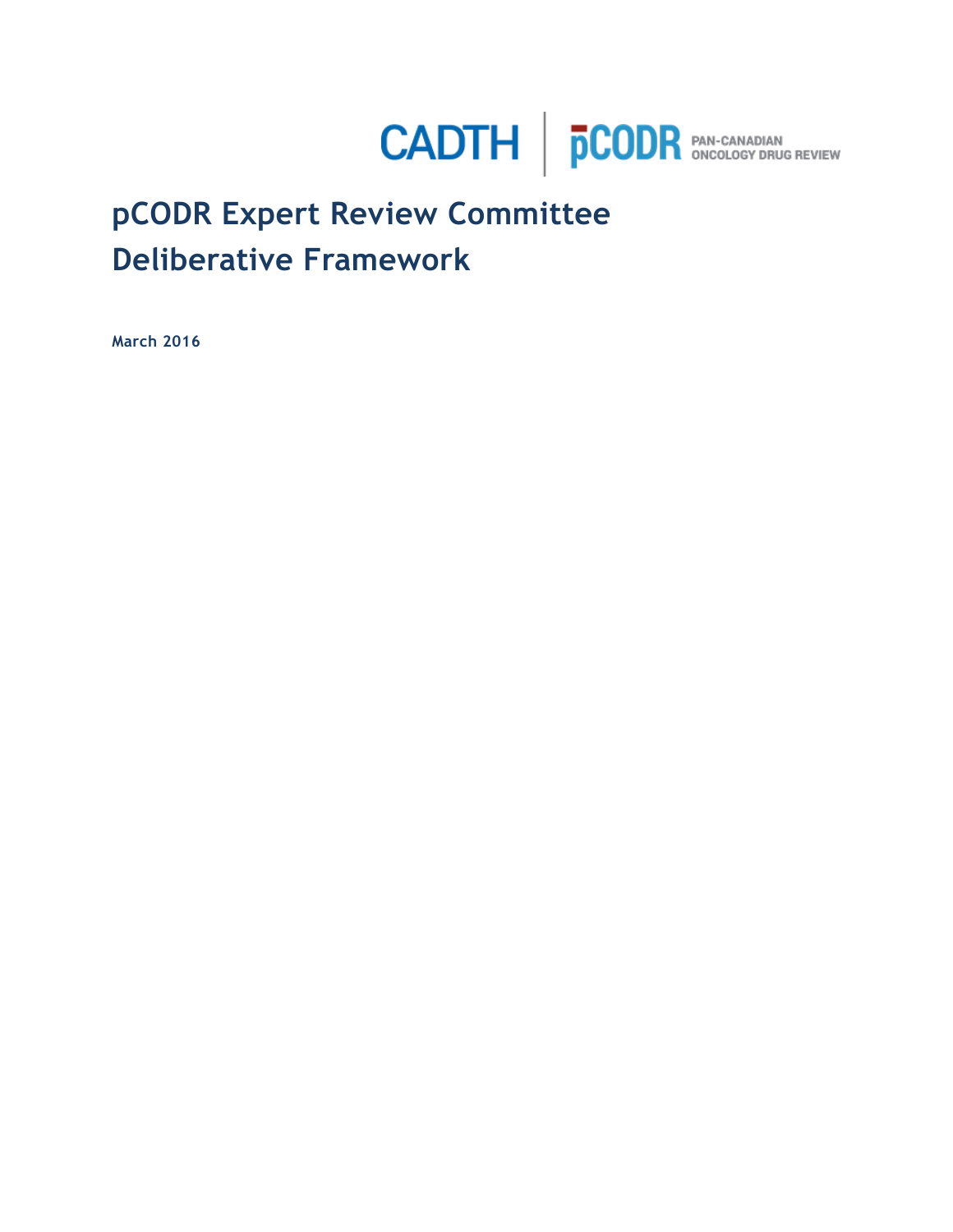## <span id="page-1-0"></span>**RECORD OF UPDATES**

| Update      | Version    | Reported on pCODR Website |
|-------------|------------|---------------------------|
| Original    | March 2011 | April 1, 2011             |
| $\mathbf 1$ | March 2016 | March 24, 2016            |
|             |            |                           |
|             |            |                           |
|             |            |                           |
|             |            |                           |
|             |            |                           |
|             |            |                           |
|             |            |                           |
|             |            |                           |
|             |            |                           |
|             |            |                           |
|             |            |                           |
|             |            |                           |
|             |            |                           |
|             |            |                           |
|             |            |                           |
|             |            |                           |
|             |            |                           |
|             |            |                           |
|             |            |                           |
|             |            |                           |
|             |            |                           |
|             |            |                           |
|             |            |                           |
|             |            |                           |
|             |            |                           |
|             |            |                           |
|             |            |                           |
|             |            |                           |
|             |            |                           |
|             |            |                           |
|             |            |                           |
|             |            |                           |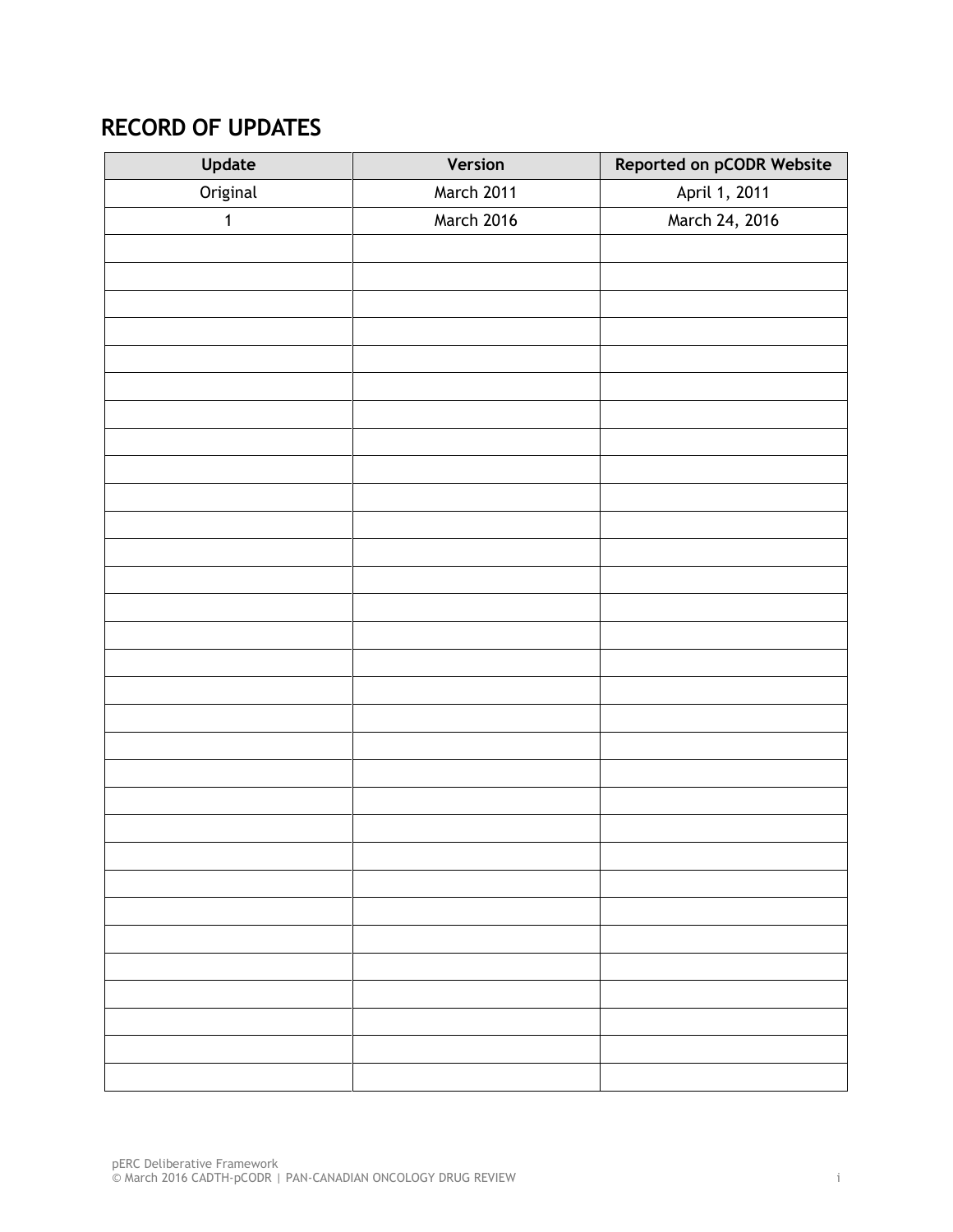### <span id="page-2-0"></span>**INQUIRIES**

Inquiries and correspondence about the pan-Canadian Oncology Drug Review (pCODR) should be directed to:

CADTH pan-Canadian Oncology Drug Review 154 University Avenue, suite 300 Toronto, ON M5H 3Y9

| 1-866-988-1444     |
|--------------------|
| 1-866-662-1778     |
| info@pcodr.ca      |
| www.cadth.ca/pcodr |
|                    |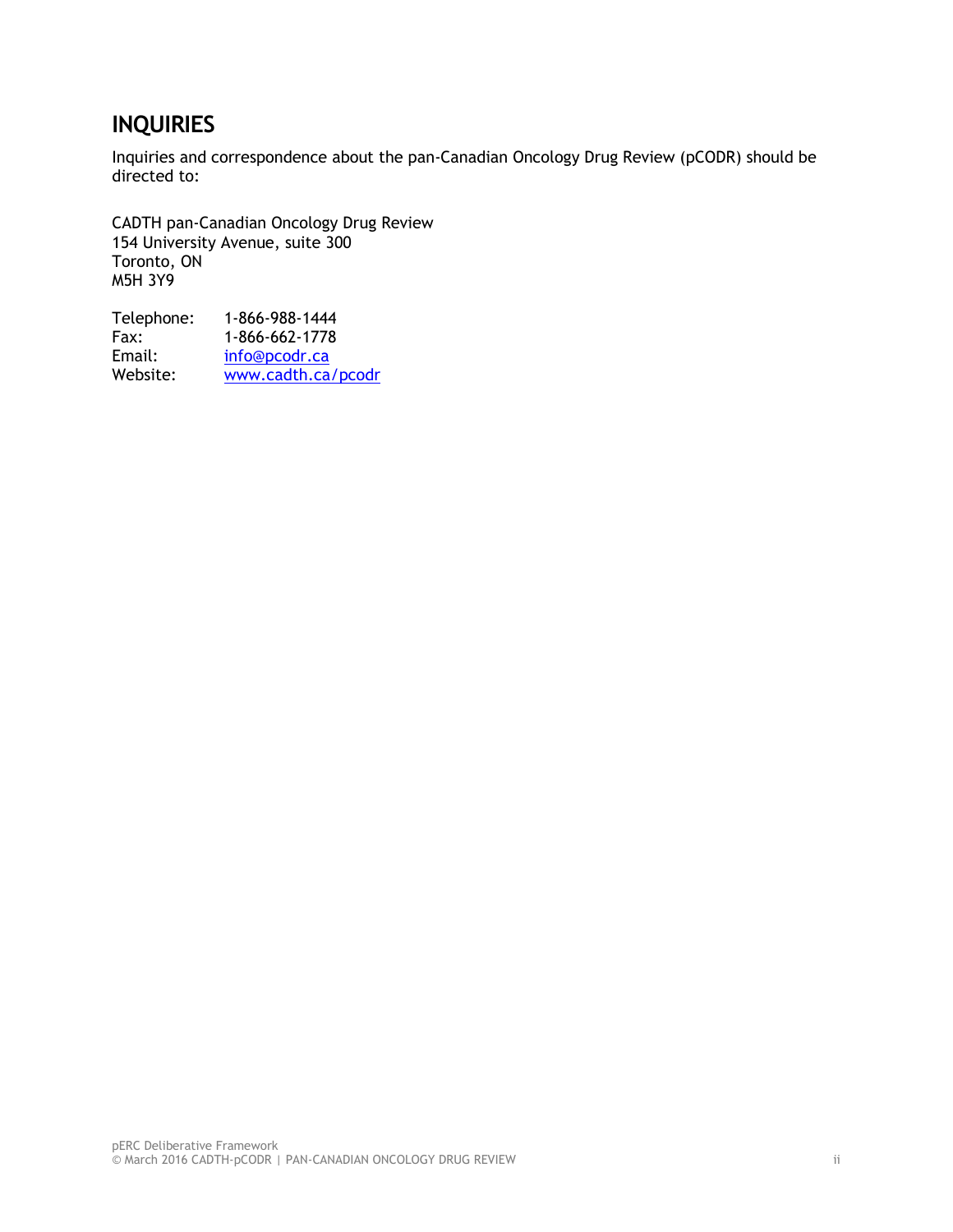## <span id="page-3-0"></span>**TABLE OF CONTENTS**

| Table 1. Criteria Definitions and Sources of the pERC Deliberative Framework  5      |  |
|--------------------------------------------------------------------------------------|--|
| Table 2. Detailed Description of Each Element of the pERC Deliberative Framework.  6 |  |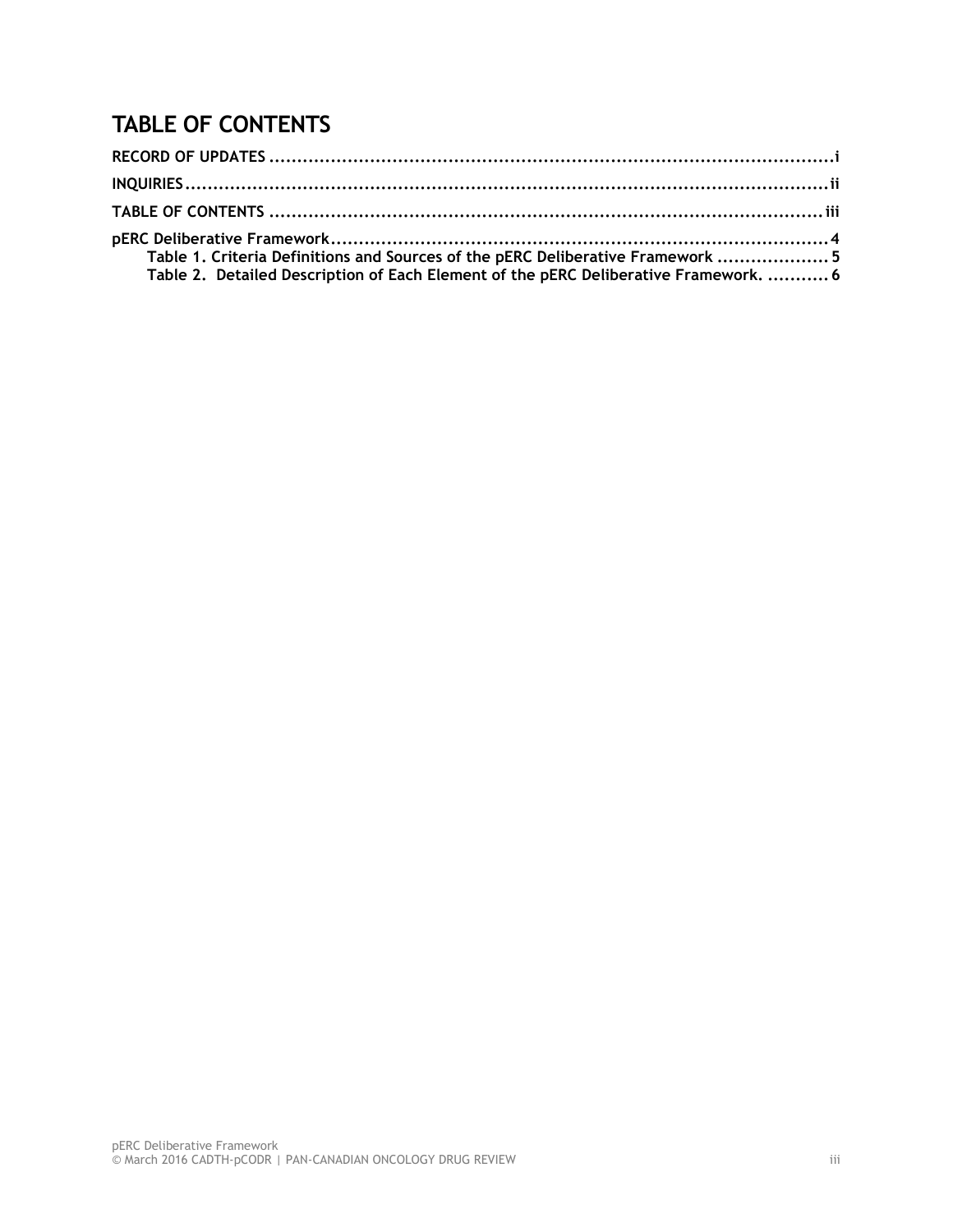#### <span id="page-4-0"></span>**pERC Deliberative Framework**

The pan-Canadian Oncology Drug Review (pCODR) was established by the provincial and territorial Ministries of Health to assess the clinical evidence, cost effectiveness and patient perspectives on cancer drugs and to use this information to make recommendations to the jurisdictions to guide their drug funding decisions.

A key aspect of this process is the work done by the pCODR Expert Review Committee (pERC). Committee members examine the clinical and economic information provided by the guidance panels, as well as patient advocacy group input and Provincial Advisory Group (PAG) input, to formulate a recommendation.

<span id="page-4-1"></span>To help guide the pERC's deliberations, the pCODR Advisory Committee has endorsed the following framework (see Tables 1 and 2). The framework provides an outline of all the elements that should be considered by pERC during its review, and reinforces that no single element over-rides another, but rather that pERC uses the sum of all elements to formulate a funding recommendation. The framework can be applied to all oncology drugs and situations including situations such as rare cancers or end of life care. In addition, the framework reinforces that there is no threshold that must be met for any single element in the review; rather, it is the individual drug, disease and context that determine pERC's information needs for each element of the framework.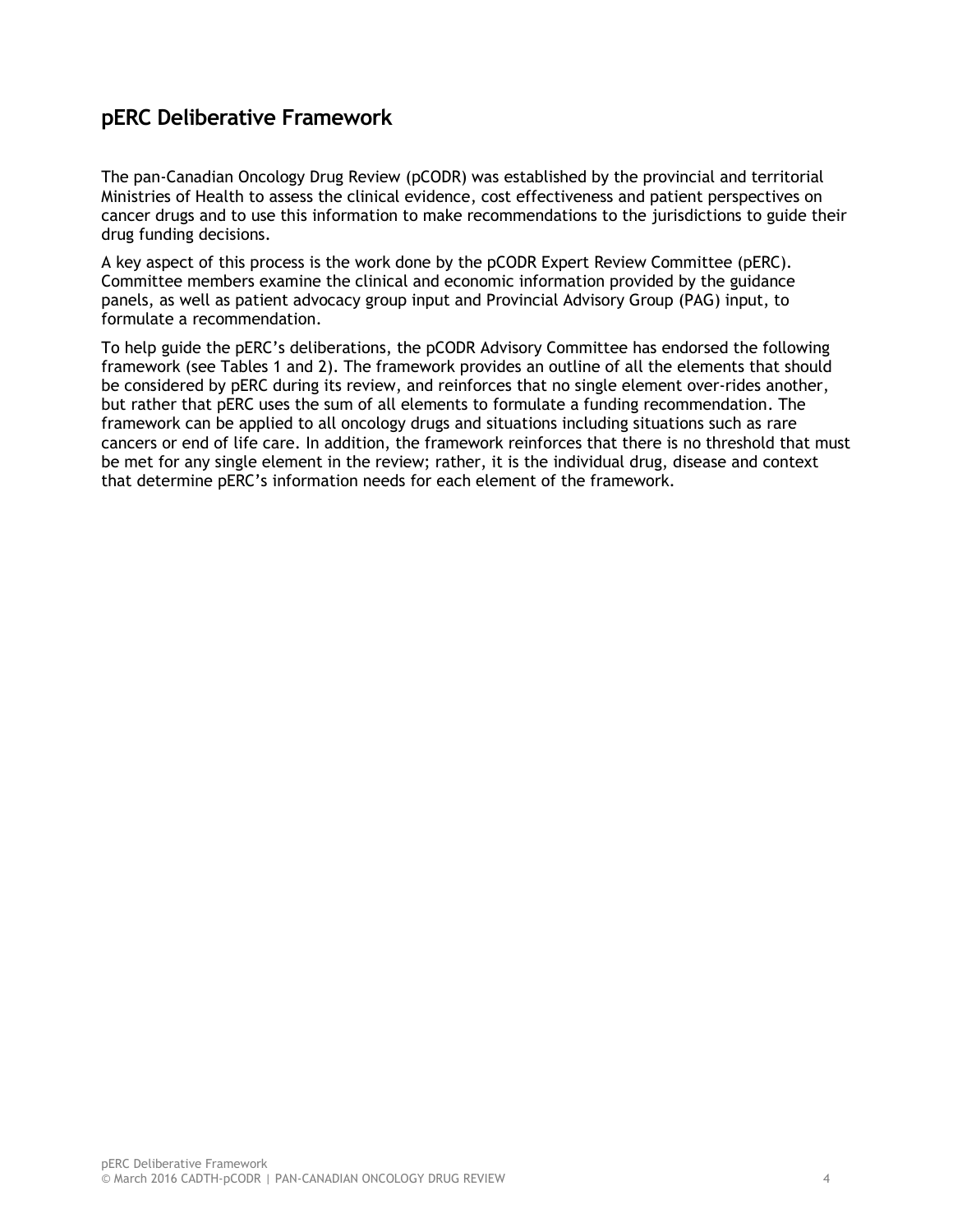**Table 1. Criteria Definitions and Sources of the pERC Deliberative Framework**

| <b>Criteria</b>                                         | <b>Definition</b>                                                                                                                                                                                                                           | Sub-Criteria                                                                                                                                                                 | Source                                                                                                                                                                         |
|---------------------------------------------------------|---------------------------------------------------------------------------------------------------------------------------------------------------------------------------------------------------------------------------------------------|------------------------------------------------------------------------------------------------------------------------------------------------------------------------------|--------------------------------------------------------------------------------------------------------------------------------------------------------------------------------|
| <b>Overall</b><br>Clinical<br><b>Benefit</b>            | A measure of the net<br>health benefit of<br>using the drug to<br>diagnose or manage a<br>cancer related<br>condition (e.g., lung<br>cancer) or cancer<br>care related issue<br>(e.g., skeletal related<br>events in metastatic<br>disease) | • Effectiveness<br>$\bullet$<br>Safety<br><b>Burden of Illness</b><br>Need                                                                                                   | <b>Clinical Guidance</b><br>Report provided by<br><b>Clinical Guidance</b><br>Panel, which<br>incorporates the<br>pCODR systematic<br>review and registered<br>clinician input |
| Alignment<br>with Patient<br>Values                     | An assessment made<br>after considering<br>information on<br>patient values                                                                                                                                                                 | • Patient values                                                                                                                                                             | Patient advocacy<br>group input sought at<br>beginning of the<br>review                                                                                                        |
| Cost<br>Effectiveness                                   | A measure of the net<br>efficiency of the drug<br>and companion<br>technology compared<br>to other drug and non-<br>drug alternatives (no<br>cut-off threshold)                                                                             | • Economic evaluation<br>Costs, cost per QALY,<br>$\bullet$<br>cost per life year<br>gained, cost per<br>clinical event avoided<br>• Uncertainty of net<br>economic benefits | <b>Economic Guidance</b><br>Report, which<br>incorporates the<br><b>Economic Guidance</b><br>Panel review of the<br>pharmacoeconomic<br>model.                                 |
| Feasibility of<br>Adoption into<br>the Health<br>System | An assessment of the<br>ease with which the<br>drug can be adopted<br>into the overall health<br>care and cancer care<br>systems                                                                                                            | • Economic Feasibility -<br><b>Budget Impact</b><br>Assessment<br>• Organizational<br>Feasibility                                                                            | Provincial Advisory<br>Group input<br><b>Economic Guidance</b><br>Report, which<br>incorporates<br>evaluation of budget<br>impact assessment<br>assumptions                    |

<span id="page-5-0"></span>*Note: pERC Deliberative Framework adapted from Johnson, Sikich, Evans et al. Health technology assessment: A comprehensive framework for evidence-based recommendations in Ontario. International Journal of Technology Assessment in Health Care, 25, pp 141-150. 2009*